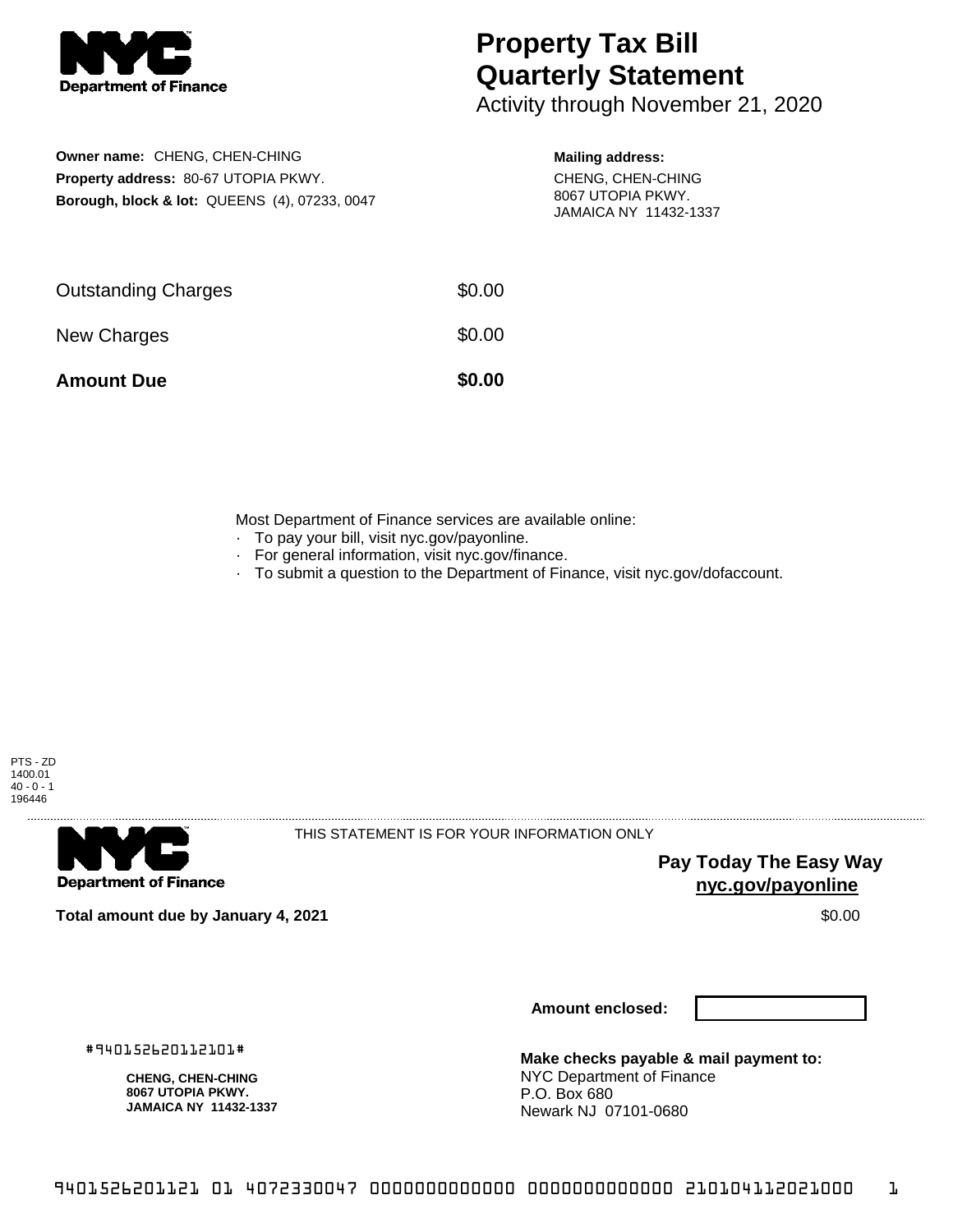

| <b>Previous Charges</b>                                             |                      |                 | Amount                         |
|---------------------------------------------------------------------|----------------------|-----------------|--------------------------------|
| Total previous charges including interest and payments              |                      |                 | \$0.00                         |
| <b>Current Charges</b>                                              | <b>Activity Date</b> | <b>Due Date</b> | Amount                         |
| Finance-Property Tax<br><b>Adopted Tax Rate</b><br>Payment Adjusted | 01/01/2021           | 01/01/2021      | \$0.00<br>$$-30.02$<br>\$30.02 |
| <b>Total current charges</b>                                        |                      |                 | \$0.00                         |
| <b>Tax Year Charges Remaining</b>                                   | <b>Activity Date</b> | Due Date        | Amount                         |
| Finance-Property Tax<br>Adopted Tax Rate                            |                      | 04/01/2021      | \$0.00<br>$$-30.02$            |
| <b>Early Payment Discount</b><br>Payment Adjusted                   | 01/01/2021           | 04/01/2021      | \$0.30<br>\$29.72              |
| Total tax year charges remaining                                    |                      |                 | \$0.00                         |
| <b>Overpayments/Credits</b>                                         | <b>Activity Date</b> | Due Date        | <b>Amount</b>                  |
| <b>Credit Balance</b>                                               |                      | 07/01/2020      | $$-59.74$                      |
| Total overpayments/credits remaining on account                     |                      |                 | \$59.74                        |

You must apply for a refund or a transfer of credits resulting from overpayments within six years of the date of **the overpayment or credit. Please note that overpayments and credits are automatically applied to unpaid taxes.**

## **Home banking payment instructions:**

- 1. **Log** into your bank or online bill pay website.
- 2. **Add** the new payee: NYC DOF Property Tax. Enter your account number, which is your boro, block and lot, as it appears here: 4-07233-0047 . You may also need to enter the address for the Department of Finance. The address is P.O. Box 680, Newark NJ 07101-0680.
- 3. **Schedule** your online payment using your checking or savings account.

## **Did Your Mailing Address Change?** If so, please visit us at **nyc.gov/changemailingaddress** or call **311.**

When you provide a check as payment, you authorize us either to use information from your check to make a one-time electronic fund transfer from your account or to process the payment as a check transaction.